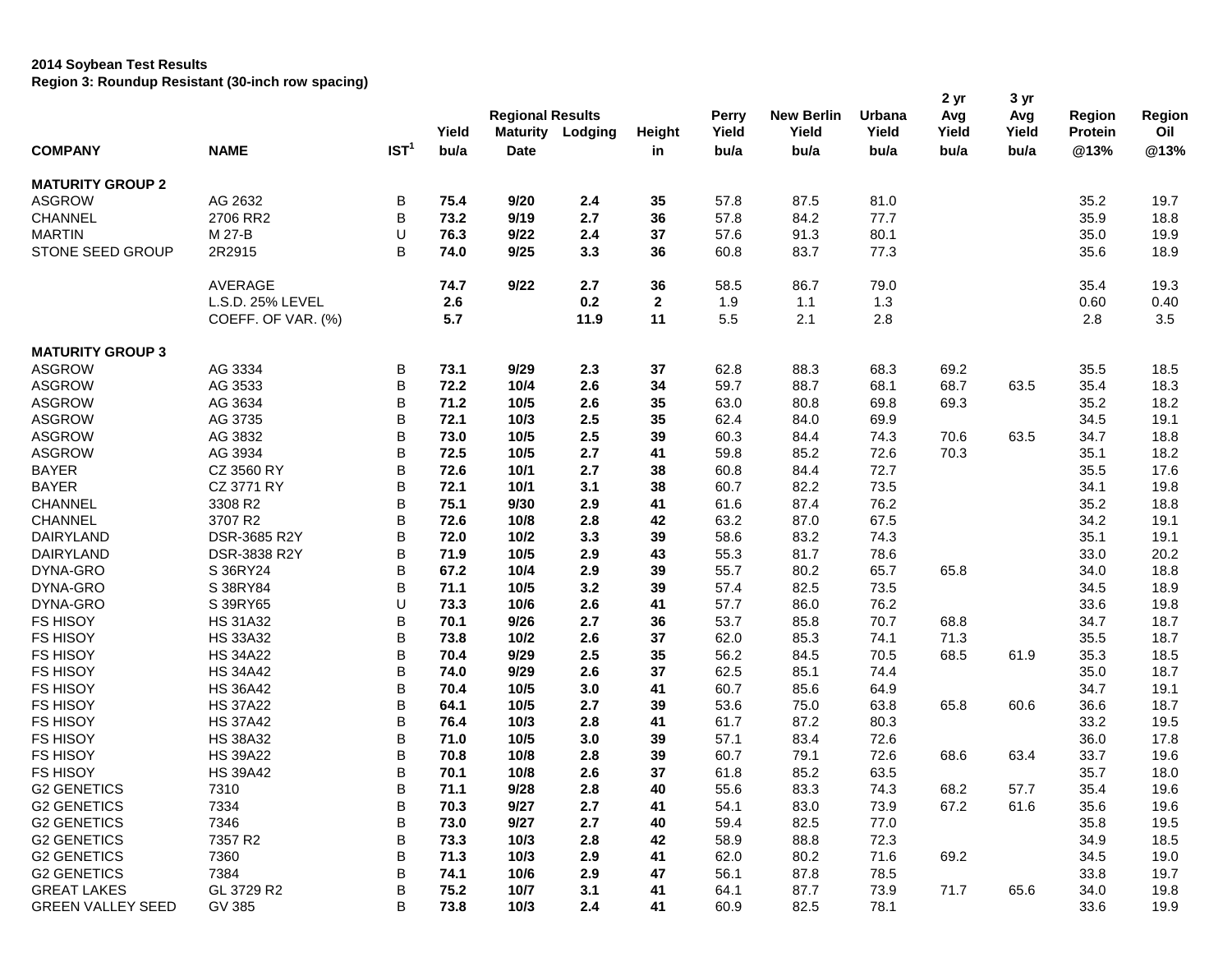## **2014 Soybean Test Results Region 3: Roundup Resistant (30-inch row spacing)**

|                          |                      |                  | Yield | <b>Regional Results</b><br><b>Maturity</b> | Lodging | Height | <b>Perry</b><br>Yield | <b>New Berlin</b><br>Yield | Urbana<br>Yield | 2 yr<br>Avg<br>Yield | 3 yr<br>Avg<br>Yield | Region<br><b>Protein</b> | Region<br>Oil |
|--------------------------|----------------------|------------------|-------|--------------------------------------------|---------|--------|-----------------------|----------------------------|-----------------|----------------------|----------------------|--------------------------|---------------|
| <b>COMPANY</b>           | <b>NAME</b>          | IST <sup>1</sup> | bu/a  | <b>Date</b>                                |         | in     | bu/a                  | bu/a                       | bu/a            | bu/a                 | bu/a                 | @13%                     | @13%          |
| <b>GREEN VALLEY SEED</b> | GV 395               | В                | 71.5  | 10/9                                       | 2.6     | 37     | 61.3                  | 87.4                       | 65.7            |                      |                      | 35.5                     | 18.3          |
| LEWIS                    | 325 R2               | B                | 74.5  | 9/26                                       | 3.2     | 38     | 57.9                  | 86.9                       | 78.6            |                      |                      | 35.6                     | 18.0          |
| LEWIS                    | 351 R2               | B                | 73.7  | 10/2                                       | 2.4     | 38     | 61.7                  | 86.4                       | 73.1            | 68.4                 | 61.4                 | 35.7                     | 18.2          |
| LEWIS                    | 375 R2               | B                | 70.9  | 10/4                                       | 2.6     | 39     | 62.0                  | 80.4                       | 70.2            |                      |                      | 36.6                     | 17.5          |
| LEWIS                    | 381 R2               | B                | 72.8  | 10/6                                       | 2.9     | 38     | 63.7                  | 81.0                       | 73.7            | 68.2                 | 62.3                 | 34.9                     | 18.6          |
| LEWIS                    | 392 R2               | B                | 69.6  | 10/5                                       | 2.6     | 38     | 63.9                  | 79.9                       | 65.2            | 67.6                 | 62.7                 | 34.6                     | 18.1          |
| LEWIS                    | 394 R2               | B                | 73.7  | 10/5                                       | 3.1     | 39     | 60.6                  | 82.6                       | 77.9            | 70.1                 |                      | 36.5                     | 17.5          |
| <b>MARTIN</b>            | M 31-A               | B                | 75.2  | 9/27                                       | 2.7     | 36     | 61.3                  | 89.3                       | 75.0            | 70.5                 |                      | 35.1                     | 18.5          |
| <b>MARTIN</b>            | M 33-B               | B                | 74.8  | 10/2                                       | 2.7     | 31     | 59.9                  | 91.8                       | 72.7            |                      |                      | 33.9                     | 19.4          |
| <b>MARTIN</b>            | M 35-A               | B                | 69.8  | 10/5                                       | 3.1     | 43     | 59.3                  | 82.4                       | 67.7            | 67.0                 |                      | 34.6                     | 19.1          |
| <b>MARTIN</b>            | M 39-B               | U                | 72.0  | 10/8                                       | 2.6     | 40     | 58.3                  | 84.7                       | 73.0            |                      |                      | 35.5                     | 18.2          |
| <b>MERSCHMAN</b>         | ARTHUR 1531RR2       | B                | 73.5  | 10/2                                       | 2.7     | 38     | 58.4                  | 87.2                       | 74.7            |                      |                      | 35.1                     | 18.7          |
| <b>MERSCHMAN</b>         | COOLIDGE 1532RR2Y    | B                | 69.9  | 9/26                                       | 3.0     | 35     | 55.5                  | 83.1                       | 70.9            |                      |                      | 34.7                     | 18.4          |
| <b>MERSCHMAN</b>         | EISENHOWER 1537RR2   | В                | 70.3  | 10/6                                       | 2.6     | 40     | 61.8                  | 79.7                       | 69.5            |                      |                      | 36.3                     | 17.7          |
| <b>MERSCHMAN</b>         | GARFIELD 1439RR2     | В                | 71.2  | 10/7                                       | 2.7     | 43     | 55.6                  | 80.7                       | 77.2            | 69.3                 |                      | 33.8                     | 19.7          |
| <b>MERSCHMAN</b>         | HARRISON 1530RR2     | B                | 74.2  | 9/29                                       | 2.3     | 33     | 61.0                  | 91.2                       | 70.5            |                      |                      | 34.7                     | 18.9          |
| <b>MERSCHMAN</b>         | <b>HAYES 1535RR2</b> | B                | 69.5  | 10/4                                       | 2.9     | 37     | 59.0                  | 80.5                       | 68.9            |                      |                      | 35.2                     | 17.8          |
| <b>MERSCHMAN</b>         | HOOVER 1433RR2       | B                | 71.3  | 10/1                                       | 2.8     | 37     | 50.9                  | 87.8                       | 75.3            | 69.4                 |                      | 35.2                     | 18.8          |
| <b>MERSCHMAN</b>         | JACKSON 1536RR2      | B                | 67.2  | 10/5                                       | 2.8     | 38     | 52.7                  | 79.4                       | 69.7            |                      |                      | 35.1                     | 18.6          |
| <b>MERSCHMAN</b>         | KENNEDY 1436RR2      | В                | 70.5  | 10/4                                       | 3.0     | 41     | 63.2                  | 82.4                       | 66.0            | 67.2                 |                      | 34.5                     | 19.2          |
| <b>MERSCHMAN</b>         | ROOSEVELT 1535RR2    | B                | 72.3  | 9/28                                       | 2.7     | 38     | 55.8                  | 87.5                       | 73.5            |                      |                      | 34.8                     | 18.9          |
| <b>MERSCHMAN</b>         | WASHINGTON 1438RR2   | В                | 67.8  | 10/6                                       | 3.0     | 36     | 56.0                  | 80.7                       | 66.6            | 67.0                 |                      | 36.3                     | 17.6          |
| <b>PFISTER</b>           | 36R29                | B                | 70.9  | 10/5                                       | 2.9     | 40     | 59.2                  | 84.2                       | 69.2            |                      |                      | 34.7                     | 19.1          |
| <b>PFISTER</b>           | 38R25                | B                | 66.6  | 10/6                                       | 2.8     | 37     | 55.2                  | 76.9                       | 67.6            |                      |                      | 35.0                     | 18.6          |
| <b>PFISTER</b>           | 39R29                | B                | 72.3  | 10/9                                       | 2.7     | 40     | 61.0                  | 84.6                       | 71.1            |                      |                      | 35.6                     | 18.2          |
| POWER PLUS               | 36J3                 | B                | 71.9  | 10/3                                       | 2.8     | 44     | 63.7                  | 80.1                       | 71.8            | 67.8                 | 61.8                 | 34.6                     | 19.1          |
| POWER PLUS               | 37N <sub>5</sub>     | B                | 74.1  | 10/3                                       | 2.8     | 40     | 59.1                  | 88.4                       | 74.9            |                      |                      | 34.3                     | 19.9          |
| POWER PLUS               | 39B3                 | B                | 68.4  | 10/8                                       | 2.7     | 44     | 56.9                  | 76.0                       | 72.4            | 66.4                 | 60.1                 | 34.0                     | 19.9          |
| POWER PLUS               | 39R5                 | B                | 68.3  | 10/6                                       | 3.0     | 40     | 58.8                  | 76.0                       | 70.0            |                      |                      | 34.6                     | 19.3          |
| <b>STEYER</b>            | 3103 R2              | B                | 73.7  | 9/27                                       | 2.9     | 36     | 60.0                  | 87.9                       | 73.2            |                      |                      | 35.1                     | 18.5          |
| <b>STEYER</b>            | 3406 R2              | B                | 73.3  | 10/3                                       | 2.8     | 39     | 60.6                  | 83.4                       | 76.0            | 70.8                 |                      | 34.1                     | 19.2          |
| <b>STEYER</b>            | 3605 R2              | B                | 74.1  | 10/3                                       | 2.7     | 41     | 62.8                  | 82.7                       | 76.9            |                      |                      | 33.4                     | 19.3          |
| <b>STEYER</b>            | 3703 R2              | B                | 68.9  | 10/5                                       | 3.0     | 41     | 54.5                  | 86.3                       | 65.8            |                      |                      | 34.6                     | 19.1          |
| <b>STEYER</b>            | 3903 R2              | B                | 72.0  | 10/7                                       | 2.5     | 41     | 60.8                  | 79.0                       | 76.2            | 69.9                 |                      | 33.6                     | 19.7          |
| <b>STINE</b>             | 30RE02               | U                | 75.6  | 9/24                                       | 2.7     | 37     | 61.6                  | 87.7                       | 77.5            |                      |                      | 34.9                     | 19.9          |
| <b>STINE</b>             | 35RF22               | U                | 70.0  | 10/2                                       | 2.5     | 37     | 57.4                  | 84.4                       | 68.2            |                      |                      | 35.3                     | 17.7          |
| <b>STINE</b>             | 38RE02               | U                | 72.2  | 10/6                                       | 2.7     | 43     | 57.2                  | 86.1                       | 73.3            |                      |                      | 34.7                     | 19.1          |
| STONE SEED GROUP         | 2R3315               | В                | 72.3  | 9/29                                       | 3.2     | 43     | 60.3                  | 81.2                       | 75.5            |                      |                      | 35.3                     | 18.6          |
| STONE SEED GROUP         | 2R3401               | В                | 72.4  | 9/30                                       | 2.6     | 37     | 59.8                  | 87.0                       | 70.4            | 68.7                 | 60.8                 | 35.4                     | 18.4          |
| STONE SEED GROUP         | 2R3604               | В                | 70.8  | 10/5                                       | 2.8     | 39     | 58.0                  | 85.2                       | 69.2            | 68.5                 |                      | 35.3                     | 18.7          |
| STONE SEED GROUP         | 2R3801               | В                | 66.5  | 10/6                                       | 2.9     | 41     | 55.1                  | 76.3                       | 67.9            | 65.0                 | 60.5                 | 34.7                     | 18.7          |
| STONE SEED GROUP         | 2R3904               | В                | 70.7  | 10/6                                       | 3.1     | 41     | 58.3                  | 83.7                       | 70.1            | 68.2                 |                      | 36.4                     | 17.7          |
| <b>SUN PRAIRIE</b>       | SP 34R23             | В                | 72.3  | 10/1                                       | 2.9     | 41     | 56.3                  | 89.3                       | 71.2            | 69.7                 |                      | 34.1                     | 19.2          |
| <b>SUN PRAIRIE</b>       | SPX 36R24            | B                | 72.8  | $10/3$                                     | 2.8     | 41     | 61.1                  | 83.8                       | 73.7            |                      |                      | 33.3                     | 19.5          |